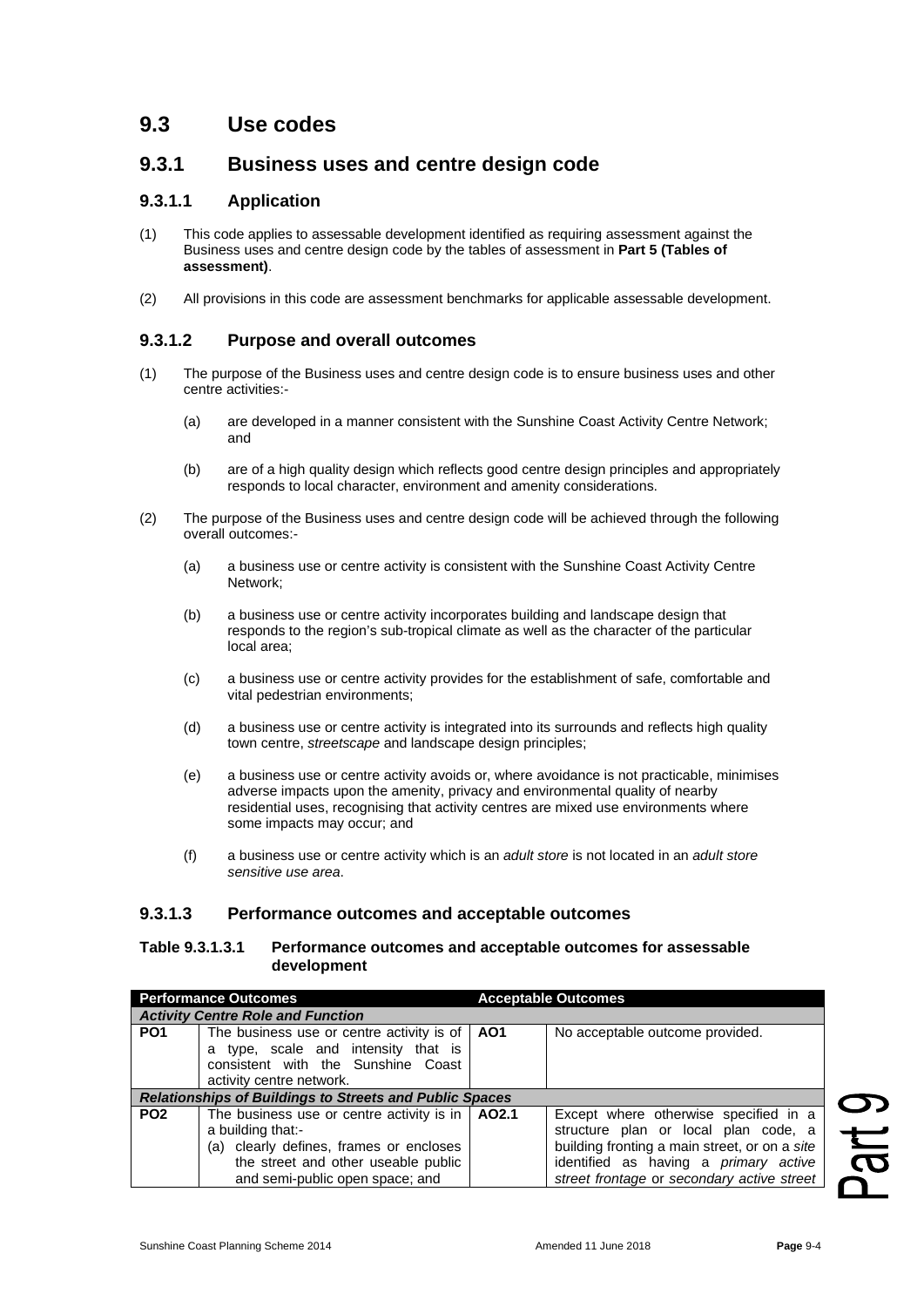|                 | <b>Performance Outcomes</b>                                                                                                                                                                                                              |                 | <b>Acceptable Outcomes</b>                                                                                                                                                                                                                                                                                                                                                                                                                         |
|-----------------|------------------------------------------------------------------------------------------------------------------------------------------------------------------------------------------------------------------------------------------|-----------------|----------------------------------------------------------------------------------------------------------------------------------------------------------------------------------------------------------------------------------------------------------------------------------------------------------------------------------------------------------------------------------------------------------------------------------------------------|
|                 | (b) provides an attractive and direct<br>street front address.                                                                                                                                                                           |                 | frontage, is built to the street frontage for<br>all or most of its length, so as to create a<br>continuous or mostly continuous edge.                                                                                                                                                                                                                                                                                                             |
|                 |                                                                                                                                                                                                                                          | AO2.2           | Except where otherwise specified in a<br>structure plan or local plan code, a<br>building located other than as specified in<br>Acceptable Outcome AO2.1 (above) is<br>set back at least 6 metres of the street<br>frontage and has its main entrances<br>fronting the street.                                                                                                                                                                     |
| PO <sub>3</sub> | Car parking areas, service areas and<br>driveways are located so as not to<br>dominate the streetscape.                                                                                                                                  | AO <sub>3</sub> | The development provides for:-<br>(a) shared driveways;<br>(b) rear access lanes; and<br>(c) parking and service areas situated at<br>the rear of the site or in a basement<br>below ground level away from active<br>street frontages.                                                                                                                                                                                                            |
| PO <sub>4</sub> | The business use or centre activity<br>provides for footpaths, walkways and<br>other spaces intended primarily for<br>pedestrians to be comfortable to use and<br>adequately sheltered from excessive<br>sunlight and inclement weather. | AO4.1           | Except where otherwise specified in a<br>structure plan or local plan code, a<br>building fronting a main street, or on a site<br>identified as having a primary active<br>street frontage or secondary active street<br>frontage,<br>provides<br>adequate<br>and<br>appropriate shelter in the form of a<br>minimum<br>2.7<br>wide<br>awning.<br>metre<br>colonnade, verandah or the like along the<br>full length of the active street frontage. |
|                 |                                                                                                                                                                                                                                          | AO4.2           | Where a building exceeds 2 storeys in<br>height, the building is designed so as to<br>avoid the creation of adverse micro-<br>climatic impacts on any nearby public<br>space by way of overshadowing, wind<br>tunnelling or reflective glare.                                                                                                                                                                                                      |
|                 |                                                                                                                                                                                                                                          | AO4.3           | Building materials and hard surfaces used<br>in landscape or streetscape works are not<br>highly reflective, or likely to create glare,<br>slippery<br>otherwise<br>hazardous<br>or<br>conditions.                                                                                                                                                                                                                                                 |
|                 |                                                                                                                                                                                                                                          | AO4.4           | Any outdoor public or semi-public open<br>space has a minimum of 50% of its area<br>covered or shaded.                                                                                                                                                                                                                                                                                                                                             |
| PO <sub>5</sub> | The business use or centre activity is in<br>a building which is designed to create<br>vibrant and active streets and public<br>spaces.                                                                                                  | AO5.1           | Development ensures that a building:-<br>(a) has its most important facade and<br>main public entrance close to, and<br>directly facing, the principal street<br>frontage; and<br>(b) incorporates<br>clearly<br>defined<br>a<br>entrance.                                                                                                                                                                                                         |
|                 |                                                                                                                                                                                                                                          | AO5.2           | Where a building is located on a corner<br>site, the main entrance faces the principal<br>street or the corner.                                                                                                                                                                                                                                                                                                                                    |
|                 |                                                                                                                                                                                                                                          | AO5.3           | Development provides for a minimum of<br>65% of the building frontage to a public<br>street, or other public or semi-public<br>space, to present with clear or relatively<br>clear windows and glazed doors, and<br>where provided, grille or security screens<br>rather than solid shutters, screens or<br>roller doors.                                                                                                                          |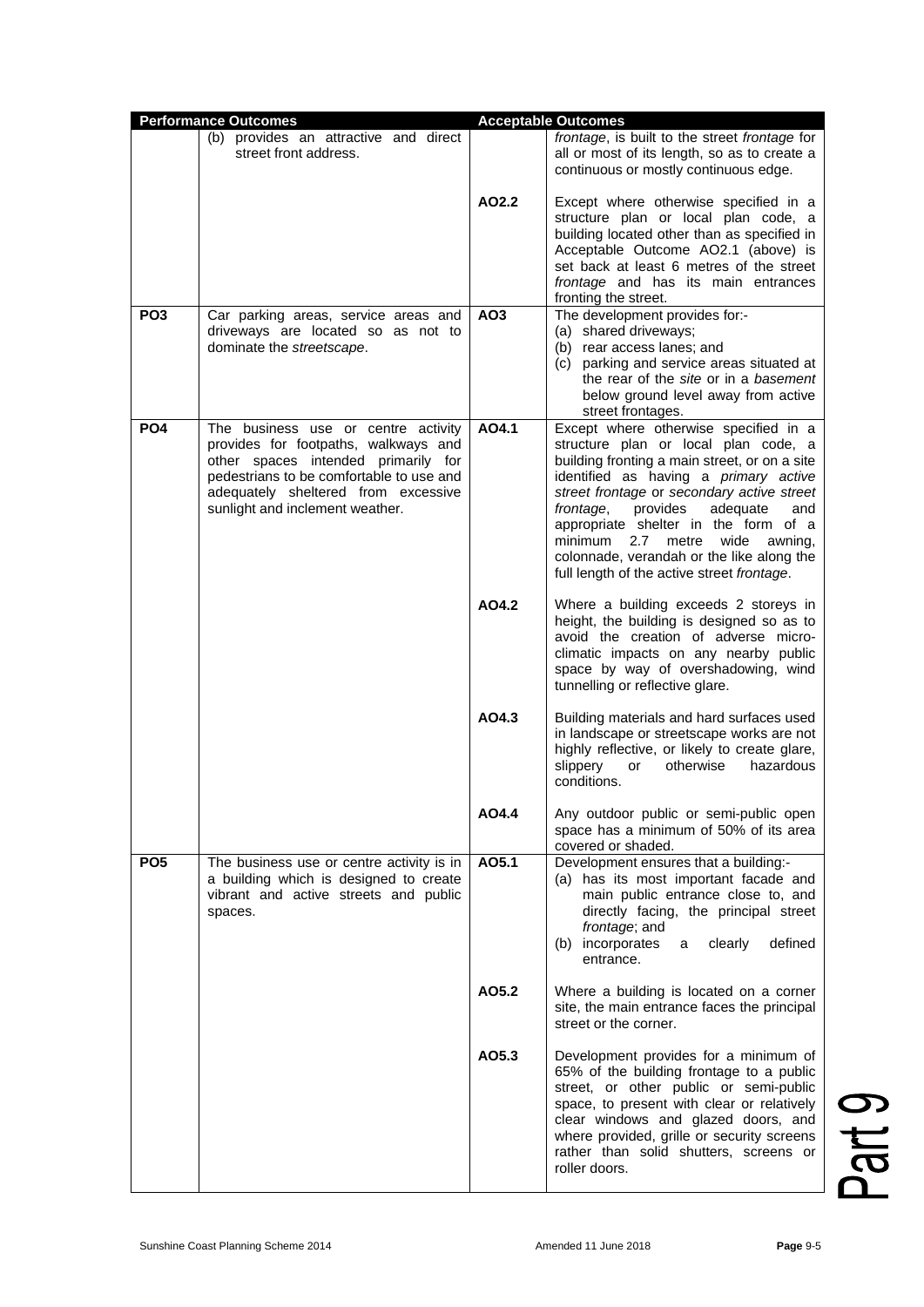| <b>Performance Outcomes</b> |                                                                                                                                                                                                                                                                                                                                                                                                                  | <b>Acceptable Outcomes</b> |                                                                                                                                                                                                                                                                                                                                                                                                                                                                                                                                                         |
|-----------------------------|------------------------------------------------------------------------------------------------------------------------------------------------------------------------------------------------------------------------------------------------------------------------------------------------------------------------------------------------------------------------------------------------------------------|----------------------------|---------------------------------------------------------------------------------------------------------------------------------------------------------------------------------------------------------------------------------------------------------------------------------------------------------------------------------------------------------------------------------------------------------------------------------------------------------------------------------------------------------------------------------------------------------|
|                             |                                                                                                                                                                                                                                                                                                                                                                                                                  |                            | The ground level of any building fronting a<br>main street, other street identified as<br>having a <i>primary</i> active street frontage or<br>secondary active street frontage, or<br>another public or semi-public space,<br>incorporates activities that are likely to<br>foster casual, social and<br>business<br>interaction for extended periods, such as<br>shops, restaurants and the like.                                                                                                                                                     |
|                             |                                                                                                                                                                                                                                                                                                                                                                                                                  | AO5.4                      | Development minimises vehicular access<br>across active street frontages.                                                                                                                                                                                                                                                                                                                                                                                                                                                                               |
| PO <sub>6</sub>             | <b>Building Massing and Composition</b><br>The business use or centre activity is in                                                                                                                                                                                                                                                                                                                             | AO6.1                      | Except where otherwise specified in a                                                                                                                                                                                                                                                                                                                                                                                                                                                                                                                   |
|                             | a building that enhances the character<br>and amenity of streets and neighbouring<br>premises via a built form that:-<br>(a) creates a built form in which<br>buildings are closely related to<br>public<br>streets,<br>and<br>spaces<br>pedestrian routes;                                                                                                                                                      |                            | structure plan or local plan code, the site<br>cover of a building does not exceed:-<br>(a) 70% for that part of a building up to 2<br>storeys in height; and<br>(b) 50% for that part of a building<br>exceeding 2 storeys in height.                                                                                                                                                                                                                                                                                                                  |
|                             | (b) maintains<br>some<br>free<br>οf<br>area<br>buildings at ground level to facilitate<br>pedestrian movement and other<br>functions<br>with<br>the<br>associated<br>building;<br>(c) provides a slender building profile<br>above podium level;<br>(d) ensures access to attractive views<br>and prevailing cooling breezes; and<br>(e) avoids excessively large building<br>floor plates and building facades. | AO6.2                      | Except where otherwise specified in a<br>structure plan or<br>local<br>plan<br>code,<br>buildings are set back from<br>street<br>frontages:-<br>with<br>$(a)$ in<br>accordance<br>Acceptable<br>Outcome AO2.1<br>and AO2.2 (as<br>applicable) for that part of a building<br>up to 2 storeys in height; and<br>at least 6 metres for that part of a<br>(b)<br>building exceeding 2 storeys in<br>height.                                                                                                                                                |
|                             |                                                                                                                                                                                                                                                                                                                                                                                                                  | AO6.3                      | If adjoining premises not used for a<br>residential activity or not otherwise<br>included in a residential zone, buildings<br>are set back from other site boundaries<br>as follows:-<br>(a) for that part of a building up to 2<br>storeys in height:-<br>Om if adjoining an existing blank<br>(i)<br>wall or vacant land on an<br>adjoining site; and<br>(ii) at least 3 metres if adjoining an<br>existing wall with openings on an<br>adjoining site; and<br>(b) at least 6 metres for that part of a<br>building exceeding 2 storeys in<br>height. |
|                             |                                                                                                                                                                                                                                                                                                                                                                                                                  |                            | <b>OR</b><br>adjoining premises<br>lf.<br>used<br>for<br>- a<br>residential activity or otherwise included<br>in a residential zone, buildings are set<br>back from other site boundaries as<br>follows:-<br>(a) at least 3 metres for that part of a<br>building up to 2 storeys in height; and<br>(b) at least 6 metres for that part of a<br>building exceeding 2 storeys in<br>height.                                                                                                                                                              |
|                             |                                                                                                                                                                                                                                                                                                                                                                                                                  | AO6.4                      | All storeys of a building above the third<br>storey have a plan area that does not<br>exceed<br>1,000m <sup>2</sup> ,<br>with<br>horizontal<br>no                                                                                                                                                                                                                                                                                                                                                                                                       |

Part 9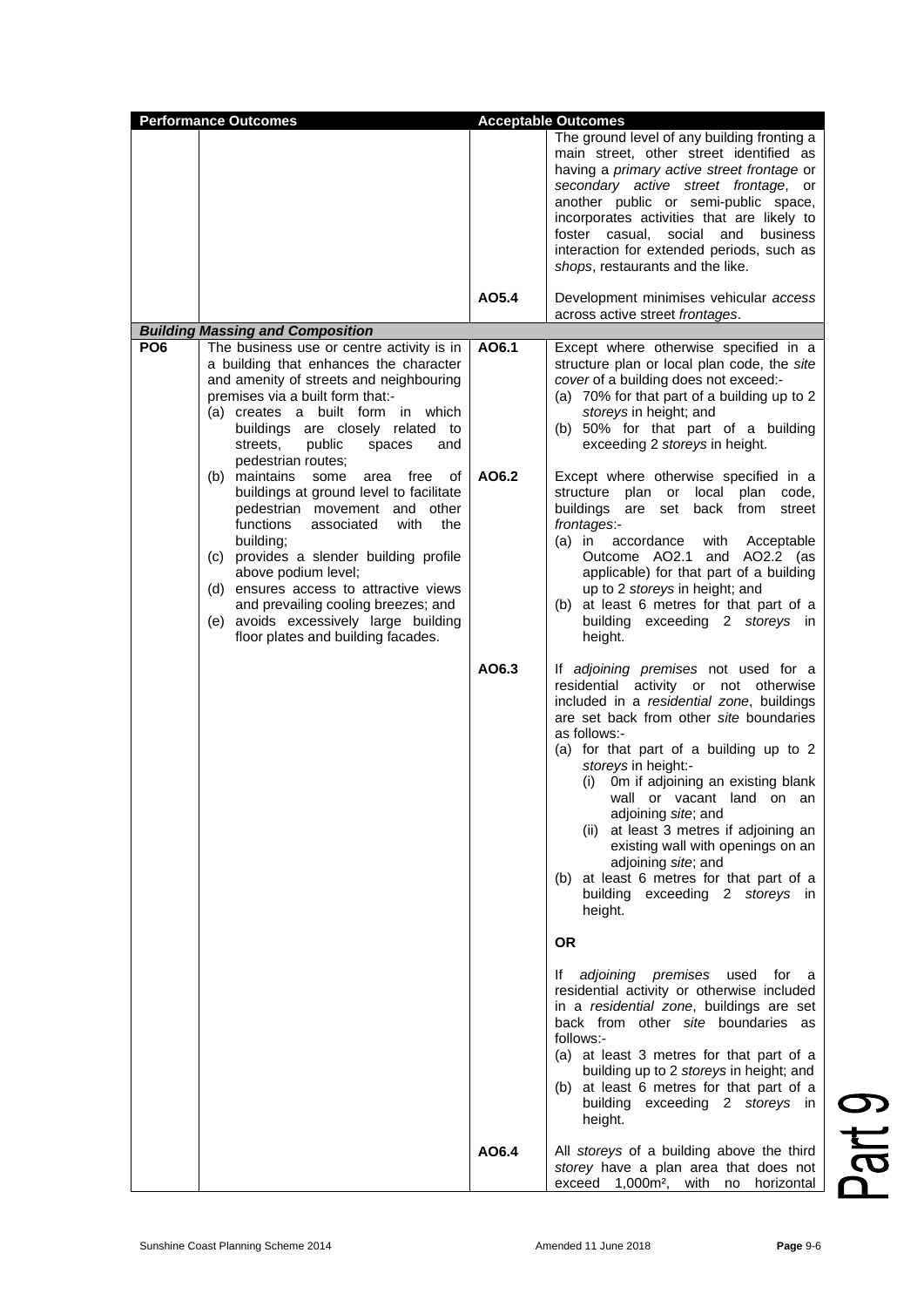|                 | <b>Performance Outcomes</b>                                                                                                                                                                                                                                                                                                                                                                                                                                             |                 | <b>Acceptable Outcomes</b>                                                                                                                                                                                                                                                                                                                                                                                                                                                                                                                                                                                                                                                                                                                                                      |
|-----------------|-------------------------------------------------------------------------------------------------------------------------------------------------------------------------------------------------------------------------------------------------------------------------------------------------------------------------------------------------------------------------------------------------------------------------------------------------------------------------|-----------------|---------------------------------------------------------------------------------------------------------------------------------------------------------------------------------------------------------------------------------------------------------------------------------------------------------------------------------------------------------------------------------------------------------------------------------------------------------------------------------------------------------------------------------------------------------------------------------------------------------------------------------------------------------------------------------------------------------------------------------------------------------------------------------|
|                 |                                                                                                                                                                                                                                                                                                                                                                                                                                                                         |                 | facade more than 45 metres in length.                                                                                                                                                                                                                                                                                                                                                                                                                                                                                                                                                                                                                                                                                                                                           |
|                 | <b>Building Features and Articulation</b>                                                                                                                                                                                                                                                                                                                                                                                                                               |                 |                                                                                                                                                                                                                                                                                                                                                                                                                                                                                                                                                                                                                                                                                                                                                                                 |
| PO <sub>7</sub> | The business use or centre activity is in<br>a building which:-<br>(a) provides visual interest through form<br>and facade design;<br>(b) provides outdoor or semi-enclosed<br>public spaces that complement<br>adjoining indoor spaces;<br>(c) takes advantage of local climatic<br>conditions in ways that reduce<br>demand on non-renewable energy<br>sources for cooling and heating; and<br>(d) responds to the character and<br>amenity of neighbouring premises. | AO7.1<br>AO7.2  | The building has articulated and textured<br>facades that incorporate some or all of<br>the following design features to create a<br>high level of openness and visual interest,<br>and provide shading to<br>walls<br>and<br>windows:-<br>(a) wide<br>colonnades.<br>verandahs,<br>awnings, balconies and eaves;<br>(b) recesses, screens and shutters; and<br>(c) windows that are protected from<br>excessive direct sunlight during<br>warmer months.<br>To assist in creating or maintaining a<br>coherent streetscape, the building is<br>articulated and finished in ways that<br>attractive<br>and<br>notable<br>respond<br>to<br>elements of adjacent buildings, such as<br>continuity of colonnades, verandahs,<br>balconies, eaves, parapet lines and roof<br>forms. |
|                 |                                                                                                                                                                                                                                                                                                                                                                                                                                                                         | AO7.3           | The building incorporates vertical and<br>horizontal articulation such that no blank<br>wall is longer than 15 metres.                                                                                                                                                                                                                                                                                                                                                                                                                                                                                                                                                                                                                                                          |
| PO <sub>8</sub> | Where the business use or centre<br>activity involves the development of a tall<br>building, the building is designed to<br>functional<br>differences<br>display<br>the<br>between the ground level and the above<br>ground level spaces.                                                                                                                                                                                                                               | AO <sub>8</sub> | A building having a height of more than 2<br>storeys<br>incorporates<br>variations<br>in.<br>materials, colours, textures or other built<br>form elements that help to differentiate<br>between the podium and other building<br>levels.                                                                                                                                                                                                                                                                                                                                                                                                                                                                                                                                        |
| PO <sub>9</sub> | The business use or centre activity is in<br>a building which has a top level and roof<br>form that is shaped to:-<br>(a) provide an articulated and visually<br>attractive skyline silhouette; and<br>(b) screen mechanical plants from view.                                                                                                                                                                                                                          | AO <sub>9</sub> | No acceptable outcome provided.                                                                                                                                                                                                                                                                                                                                                                                                                                                                                                                                                                                                                                                                                                                                                 |
|                 | <b>On-site Landscapes</b>                                                                                                                                                                                                                                                                                                                                                                                                                                               |                 |                                                                                                                                                                                                                                                                                                                                                                                                                                                                                                                                                                                                                                                                                                                                                                                 |
| <b>PO10</b>     | The business use or centre activity<br>provides<br>for<br>the<br>premises<br>be<br>to<br>attractively landscaped in a manner that                                                                                                                                                                                                                                                                                                                                       | AO10.1          | of 10%<br>of the<br>site is<br>minimum<br>A<br>comprised of deep planted landscapes.                                                                                                                                                                                                                                                                                                                                                                                                                                                                                                                                                                                                                                                                                            |
|                 | is consistent with the function, location<br>and setting of the premises.                                                                                                                                                                                                                                                                                                                                                                                               | AO10.2          | Landscapes are provided on-site in<br>accordance with the following:-<br>(a) shade trees, low planting and hard<br>landscapes are provided along street<br>frontages not occupied by buildings<br>or driveways;<br>(b) shade trees are provided in car<br>parks;<br>landscape<br>strip<br>(c)<br>is<br>provided<br>a<br>between the business use and any<br>adjacent residential use which:-<br>has a minimum width of 2<br>(i)<br>metres;<br>(ii) is planted with a variety of<br>screening trees and shrubs; and<br>(iii) incorporates a minimum 1.8<br>metre high solid screen fence<br>where acoustic attenuation is<br>required; and<br>planting is provided on top of podium<br>(d)<br>levels and on the roof or roof level of<br>car parking structures.                 |

Part 9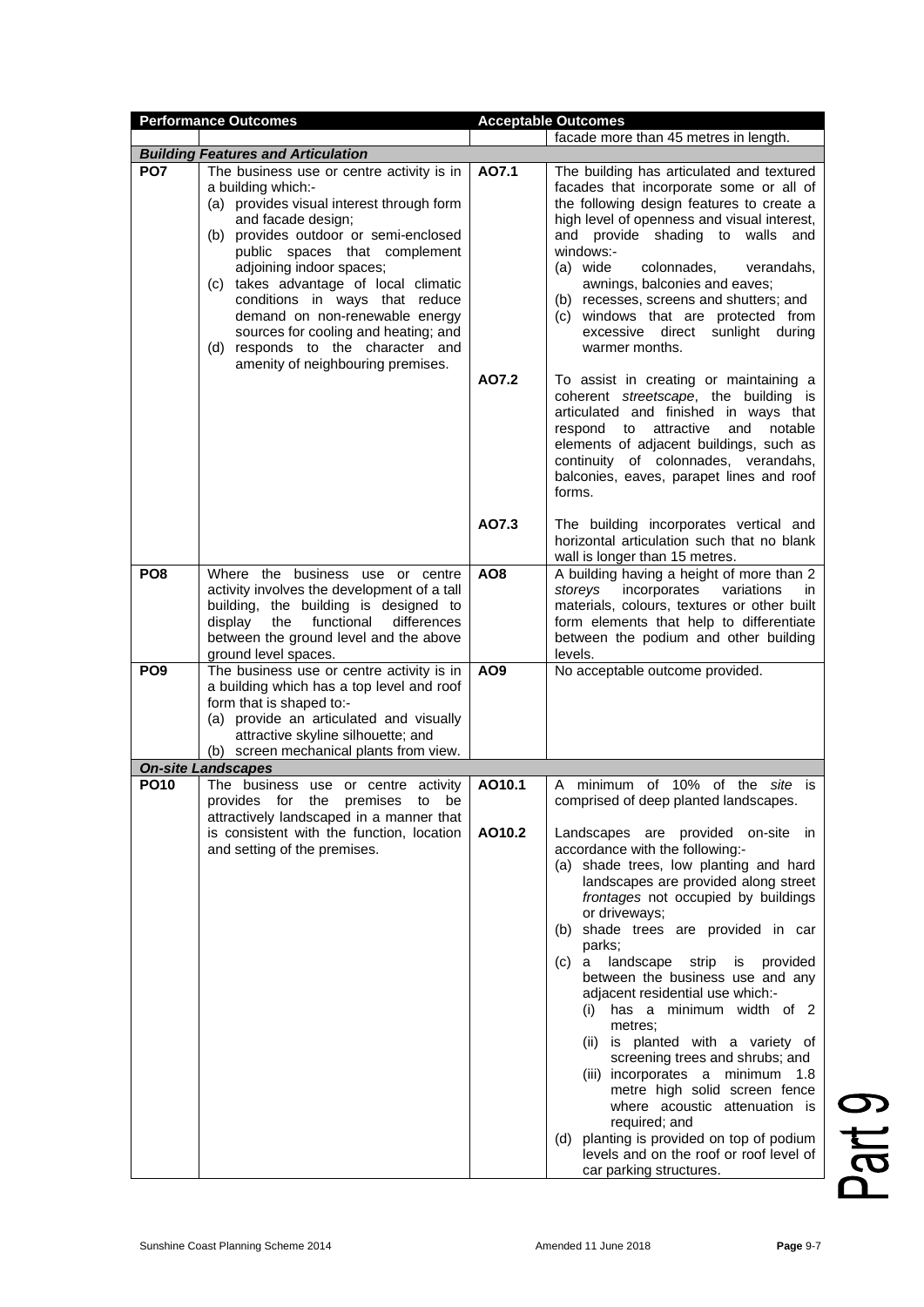|             | <b>Performance Outcomes</b>                                                                                                                                                                                                                                                                                                                                  |        | <b>Acceptable Outcomes</b>                                                                                                                                                                                                                                                                                                                                                                                                                                                                                                                                                                                                                                                                                                                                                                                                                                                                                                      |
|-------------|--------------------------------------------------------------------------------------------------------------------------------------------------------------------------------------------------------------------------------------------------------------------------------------------------------------------------------------------------------------|--------|---------------------------------------------------------------------------------------------------------------------------------------------------------------------------------------------------------------------------------------------------------------------------------------------------------------------------------------------------------------------------------------------------------------------------------------------------------------------------------------------------------------------------------------------------------------------------------------------------------------------------------------------------------------------------------------------------------------------------------------------------------------------------------------------------------------------------------------------------------------------------------------------------------------------------------|
|             | <b>Landscape of Long Term Vacant Sites</b>                                                                                                                                                                                                                                                                                                                   |        |                                                                                                                                                                                                                                                                                                                                                                                                                                                                                                                                                                                                                                                                                                                                                                                                                                                                                                                                 |
| <b>PO11</b> | Where the business use or centre<br>activity is to be developed incrementally,<br>or redevelopment of a site in a centre is<br>delayed following the completion of<br>demolition works, appropriate landscape<br>works and other site treatments are<br>undertaken to ensure that the site makes<br>a positive contribution to the amenity of<br>the centre. | AO11   | Where a business use is staged and<br>some or all of the land subject to a<br>development is to remain vacant, or<br>where redevelopment following demolition<br>is delayed for more than 3 months, the<br>following works are carried out:-<br>(a) the <i>site</i> is cleared of all rubble, debris<br>and demolition materials;<br>(b) the site is graded (to the same level<br>as the adjoining footpath wherever<br>practicable) and turfed;<br>(c) the site is fenced and landscaped<br>with perimeter planting consisting of<br>advanced specimens of fast growing<br>species;<br>(d) drainage is provided to prevent<br>ponding;<br>(e) the <i>site</i> is maintained so that there is<br>no sediment run-off onto adjacent<br>premises, roads or footpaths;<br>the <i>site</i> is maintained to ensure no<br>(f)<br>nuisance to adjacent premises, roads<br>or footpaths; and<br>public access is provided where<br>(g) |
|             |                                                                                                                                                                                                                                                                                                                                                              |        | public safety can be maintained.                                                                                                                                                                                                                                                                                                                                                                                                                                                                                                                                                                                                                                                                                                                                                                                                                                                                                                |
|             | <b>Undergrounding of Electricity</b>                                                                                                                                                                                                                                                                                                                         |        |                                                                                                                                                                                                                                                                                                                                                                                                                                                                                                                                                                                                                                                                                                                                                                                                                                                                                                                                 |
| <b>PO12</b> | The business use or centre activity                                                                                                                                                                                                                                                                                                                          | AO12   | Where<br>development<br>involves<br>the                                                                                                                                                                                                                                                                                                                                                                                                                                                                                                                                                                                                                                                                                                                                                                                                                                                                                         |
|             | provides for electricity infrastructure to                                                                                                                                                                                                                                                                                                                   |        | construction of a new building, electricity                                                                                                                                                                                                                                                                                                                                                                                                                                                                                                                                                                                                                                                                                                                                                                                                                                                                                     |
|             | the site in a way that minimises its visual                                                                                                                                                                                                                                                                                                                  |        | is located underground for the<br>full                                                                                                                                                                                                                                                                                                                                                                                                                                                                                                                                                                                                                                                                                                                                                                                                                                                                                          |
|             | impact on the centre streetscape.                                                                                                                                                                                                                                                                                                                            |        | frontage of the site.                                                                                                                                                                                                                                                                                                                                                                                                                                                                                                                                                                                                                                                                                                                                                                                                                                                                                                           |
| <b>PO13</b> | <b>Environmental Management and Amenity of Residential Premises</b>                                                                                                                                                                                                                                                                                          |        |                                                                                                                                                                                                                                                                                                                                                                                                                                                                                                                                                                                                                                                                                                                                                                                                                                                                                                                                 |
|             | The business use or centre activity does<br>not unreasonably impact upon the<br>amenity or environmental quality of its<br>environs and especially any nearby<br>residential premises.                                                                                                                                                                       | AO13.1 | Undesirable visual, noise and odour<br>impacts on public spaces and residential<br>uses are avoided or minimised by:-<br>(a) where appropriate, limiting the hours<br>of operation of the business use to<br>maintain<br>acceptable<br>levels<br>οf<br>residential amenity relative to the<br>site's context and setting;<br>providing vehicle loading/unloading<br>(b)<br>and refuse storage/collection facilities<br>within enclosed service yards or<br>courtyards; and<br>(c) locating site service facilities and<br>areas such that they are not adjacent<br>to the frontage of a street or public<br>space.                                                                                                                                                                                                                                                                                                              |
|             |                                                                                                                                                                                                                                                                                                                                                              | AO13.2 | Glare conditions or excessive 'light spill'<br>on to adjacent sites and public spaces are<br>avoided or minimised through measures<br>such as:-<br>(a) careful selection and location of light<br>fixtures;<br>(b) use of building design/architectural<br>elements or landscape treatments to<br>block or reduce excessive light spill<br>to locations where it would cause a<br>nuisance to residents or the general<br>public; and<br>(c) alignment of streets, driveways and<br>servicing areas to minimise vehicle<br>headlight<br>impacts<br>on<br>adjacent                                                                                                                                                                                                                                                                                                                                                               |
|             |                                                                                                                                                                                                                                                                                                                                                              |        | residential accommodation.                                                                                                                                                                                                                                                                                                                                                                                                                                                                                                                                                                                                                                                                                                                                                                                                                                                                                                      |
| <b>PO14</b> | The<br>business use or centre activity                                                                                                                                                                                                                                                                                                                       | AO14   | Where the development is adjacent to a                                                                                                                                                                                                                                                                                                                                                                                                                                                                                                                                                                                                                                                                                                                                                                                                                                                                                          |